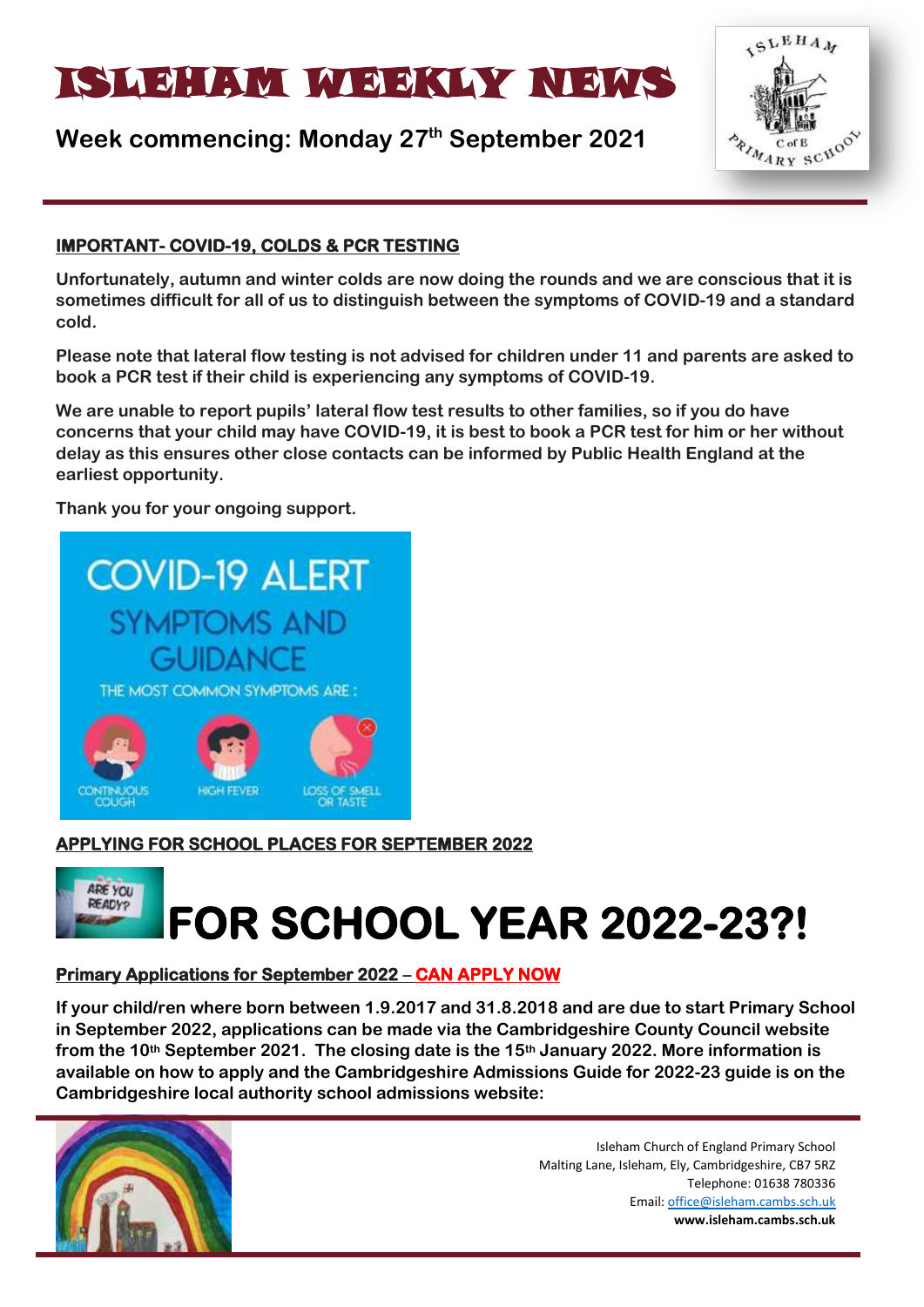**[https://www.cambridgeshire.gov.uk/residents/children-and-families/schools-learning/apply-for-a](https://www.cambridgeshire.gov.uk/residents/children-and-families/schools-learning/apply-for-a-school-place/primary-reception-junior-or-middle-school)[school-place/primary-reception-junior-or-middle-school](https://www.cambridgeshire.gov.uk/residents/children-and-families/schools-learning/apply-for-a-school-place/primary-reception-junior-or-middle-school)**

#### **Secondary Applications for September 2022 – CAN APPLY NOW**

**If your child/ren where born between 1.9.2010 and 31.8.2011 and will be transferring from Primary to Secondary School (current year 6 – transferring to year 7) for September 2022, a secondary school application can be made from the 10th September 2021. The online application process closes on the 31st October 2021. More information on how to apply to join a Cambridgeshire school and to make an application can be found via the Cambridgeshire online application process:**

**[https://www.cambridgeshire.gov.uk/residents/children-and-families/schools-learning/apply-for-a](https://www.cambridgeshire.gov.uk/residents/children-and-families/schools-learning/apply-for-a-school-place/secondary-school)[school-place/secondary-school](https://www.cambridgeshire.gov.uk/residents/children-and-families/schools-learning/apply-for-a-school-place/secondary-school)**

#### **HARVEST FESTIVAL**

**Our Harvest Festival will take place this Friday on 1st October at 10.30am in St Andrew's Church Isleham.**

**Any parents wishing to attend must please be prepared to stand throughout the service, as we only have limited seating for parents.**

**Any parents wishing to attend, may walk along the pathways from the school to the church with us. We will leave the school at 10.15am.**

**Don't forget your tins and packets for the Harvest collection- these will be stored in classrooms ready for us to carry along to church on Friday morning.**



#### **'TRAVELLING BOOKS' BOOK FAIR AT ISLEHAM**

**THANK YOU for all of your support with our Scholastic 'Travelling Books' Book Fair last week. It was so wonderful to see such enthusiasm about reading across the week. We raised a whopping £1085.59 in sales in total - an Isleham Book Fair all-time record by a long way! This puts us in the 60% rewards bracket meaning we can now spend an incredible £591.35 on books for our school! The best bit is that ALL children in the school will benefit from these rewards so thank you once again for supporting our fundraiser.**

**Mrs Georgina Gibbs**

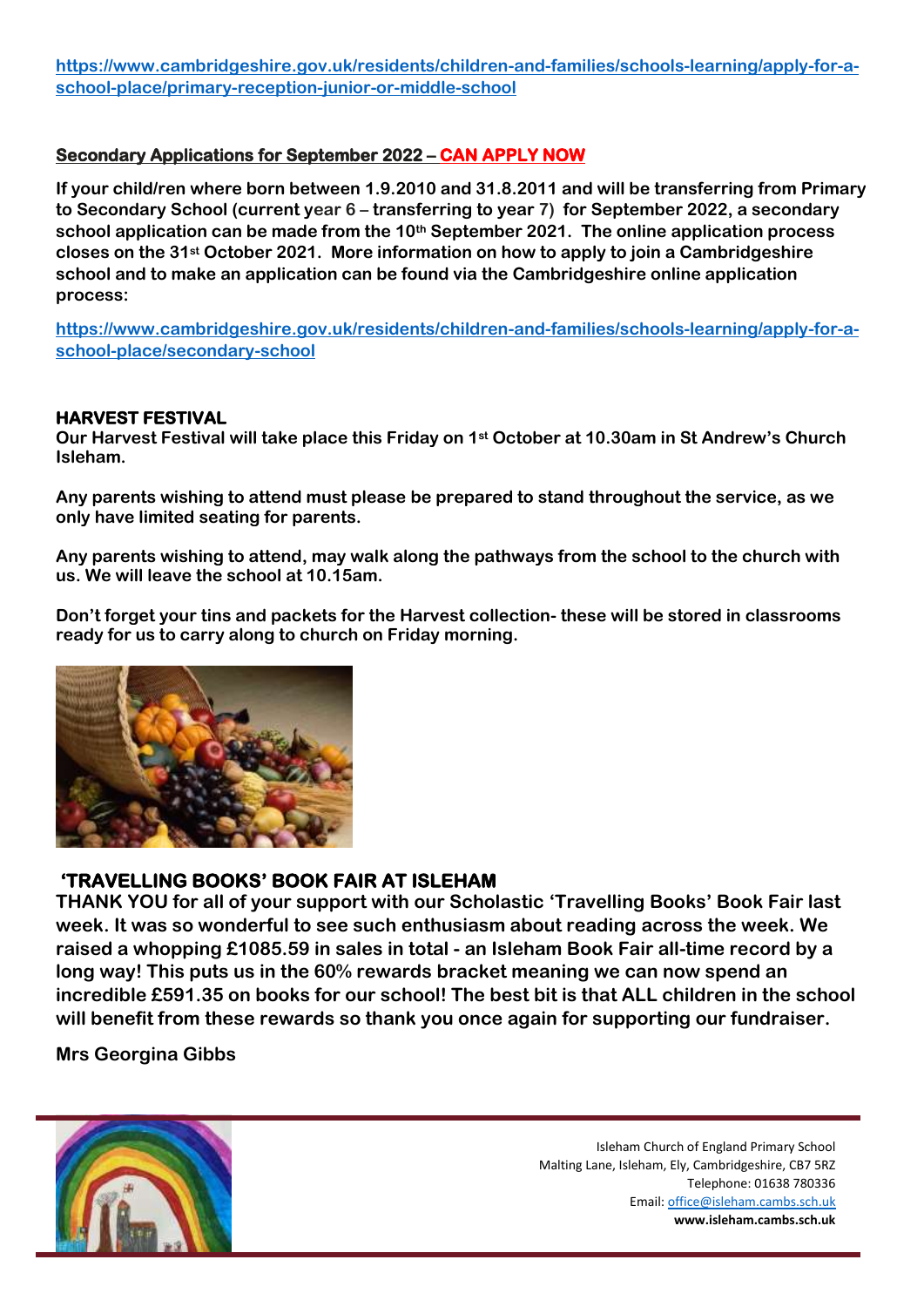# **YEAR 6 HOUSE CAPTAIN ELECTIONS 2021-22**

**The Year 6 House Captains have now been voted incongratulations to all who prepared speeches. Here are the names of the House Captains elected for the year who will help with the Harvest Festival presentations this week as one of their first duties!:-**



**Henry T and Lily C for Emerald House Louisa S and Aurelia M for Sapphire House Henry G and Lila G for Amber House Connor H and Isla B for Ruby House**

# **SCHOOL MENU THIS WEEK**

# **Please help your younger children to make choices from the menu with you in advance of each school day.**

| Freshly<br>baked bread                  | Poppy seed<br>bloomer                           | Wholemeal                                     | <b>Garlic bread</b>                                    | Rosemary<br>wholemeal                                | Focaccia                                                             | Available<br>every day:<br>· Seasonal                     |
|-----------------------------------------|-------------------------------------------------|-----------------------------------------------|--------------------------------------------------------|------------------------------------------------------|----------------------------------------------------------------------|-----------------------------------------------------------|
| <b>Menu</b> choice<br>1                 | <b>Cheese &amp; Tomato</b><br>Pizza             | Sausage under wrap                            | <b>Beef Bolognese with</b><br>pasta                    | Roast chicken with<br>roasted potatoes<br>& stuffing | <b>Fish/Fishless</b><br>Fingers & Chips &<br>garden peas or<br>beans | vegetables<br>· Selection of<br>fresh salad               |
| Menu choice                             | <b>Jacket Potato with</b><br>cheese             | <b>Jacket Potato with</b><br>cheese/tuna      | <b>Jacket Potato with</b><br>cheese                    | Quorn fillet with<br>roasted potatoes<br>& stuffing  | <b>Jacket Potato with</b><br>cheese                                  | Some of our food may contain<br>allergens, Please ask our |
| Menu choice<br>$\overline{\mathcal{S}}$ | Cheese roll                                     | Cheese roll                                   | Cheese roll                                            | Cheese roll                                          | Cheese roll                                                          |                                                           |
| <b>Desserts</b>                         | <b>Ginger Cake</b><br><b>Sliced fresh fruit</b> | <b>Fruit Shortbread</b><br>Sliced fresh fruit | <b>Chocolate Krispie</b><br>Cake<br>Sliced fresh fruit | <b>Fudge Tart</b><br>Sliced fresh fruit              | Fruit Jelly<br>Sliced fresh fruit                                    |                                                           |